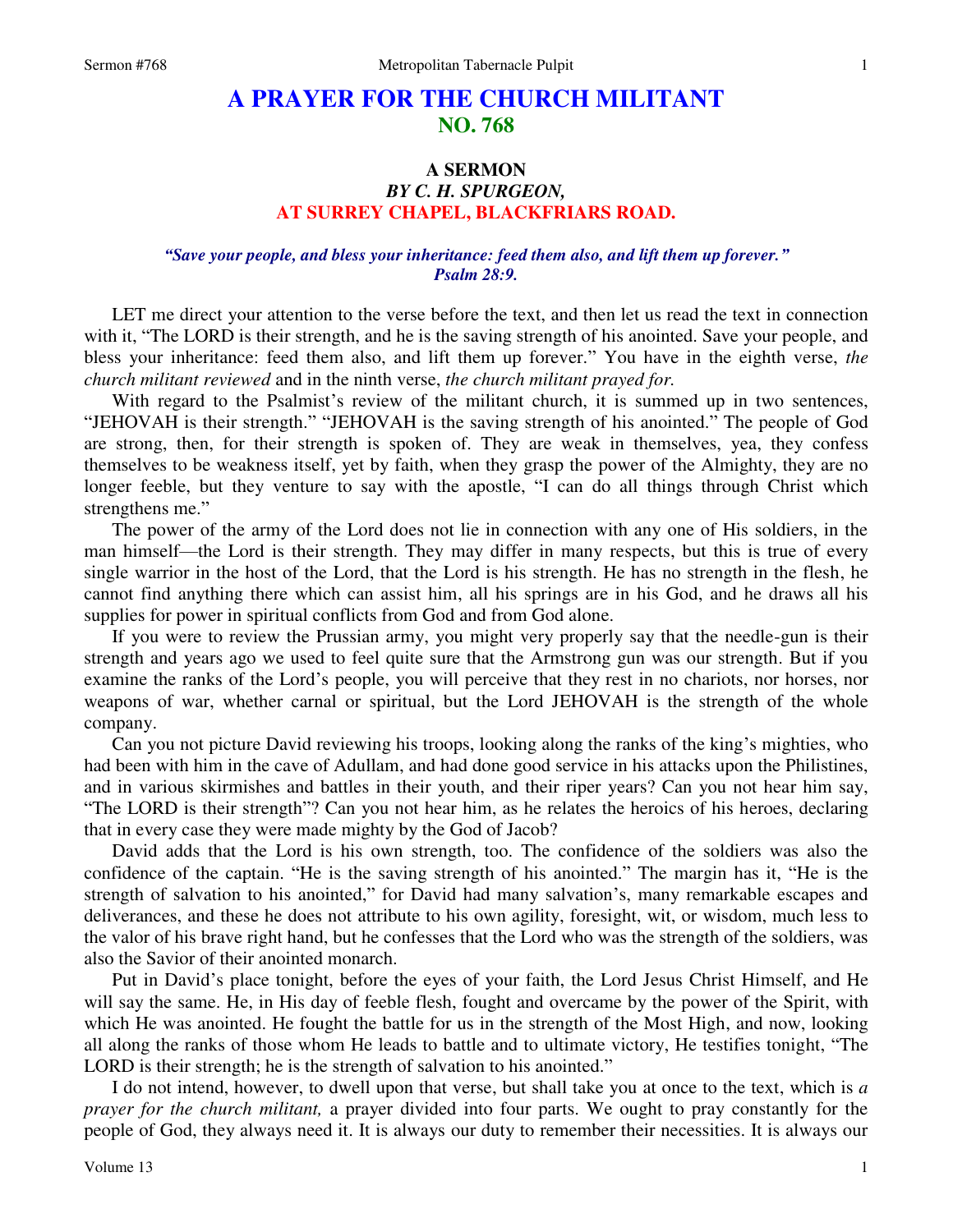privilege to pray for one another, prayer is always useful to the church, and therefore we should delight to exercise it. The fire upon the altar of intercession should never go out, neither by night nor by day. Our prayer for the Lord's people should be comprehensive. The church of God needs many things, and we must not be content to ask for one thing when the church needs many. We must be thoughtful about our prayers, so that, like David, we may say much in little.

 Some people's prayers have very little in them, they much abound with the chaff of utterance, and have but one grain of the wheat of meaning. We must not rush into God's presence and there offer any words that may come to hand, but we should direct our prayer to God, and meditate upon it, so that when we utter it, there may be something in it, some meaning, not asking for a shadowy something, but pleading wisely for what we intelligently desire. I make that remark because this prayer of David's is peculiarly rich, eminently suggestive, and full of meaning: "Save your people, and bless your inheritance: feed them also, and lift them up forever."

Here are *four choice blessings. let us take them one by one.*

**I.** The first is, "SAVE YOUR PEOPLE."

 In how many ways may this be desired for the elect of God? It may be offered, first, *in reference to their conversion* from their natural estate of sin, darkness, and death. Brethren and Sisters, we who are saved should never cease praying, "Lord, save the chosen who as yet are uncalled! Save those who are redeemed by blood, but who are not yet redeemed by Your power. Save your people!"

 If you do not pray for sinners, I am afraid you are a sinner yourself, and know nothing about prayer. The old proverb is, "He who would go to heaven alone, shall never go there at all." and he who never has any melting of his heart towards the lost sheep who as yet are not gathered into the fold, is most probably a wolf himself. I am sure that one of the first instincts of the new nature is to begin to agonize for others.

 Our prayers we may make as wide as we will, but still we must at times make them discriminating and peculiar, and while we say, "Let your saving health be known among all nations," it becomes us also to recollect the doctrine of discriminating grace, and to say, "Save your people, O LORD! You have ordained them to eternal life, fulfill Your purpose! O Lord Jesus, You have paid the price for them, rescue out of the jaw of the lion, and from the paw of the bear, Your own precious sheep!"

 We may plead here with mighty arguments. We may besiege the throne with irresistible weapons when we come with such a plea as this, "Lord, save your people—some of them know nothing about You. Some of them know more than they have ever practiced. Some of them are soaked in the crimson dye of sin. Some of them have grown grey in vice. Some of them, despite warnings, have hardened their necks, and seem as if they would be suddenly destroyed without remedy. But O Lord, we come in as intercessors for them, in the name of Jesus, we plead for them as He pleads for them. Lord, save Your people! By some means, by any means, by our means if it may please You to honor us with such an honor, save Your people, those whom You love, but who as yet do not love You." It is well often to pray,

> *"If some poor wandering child of Yours Has spurned today the voice divine, Now, Lord, the gracious work begin. Let him no more lie down in sin."*

 But the words may be applied, also, to *the carrying on of the work of sanctification in those who, in a certain sense, are saved.* All who have believed in Christ are saved from the guilt of sin, but they are not all as yet completely delivered from the power of sin. Nay, we believe that none of them are, so that we may daily pray, "Lord, go on with the work of saving Your people. If You have brought them up out of Egypt, Lord, lead them through the wilderness till they enter into the Canaan of perfect holiness and rest. Some of your people have very weak faith, save them from their unbelief, for it is a great sin, and at the same time a great sorrow to them. Some of Your children have hot and angry tempers, Lord, save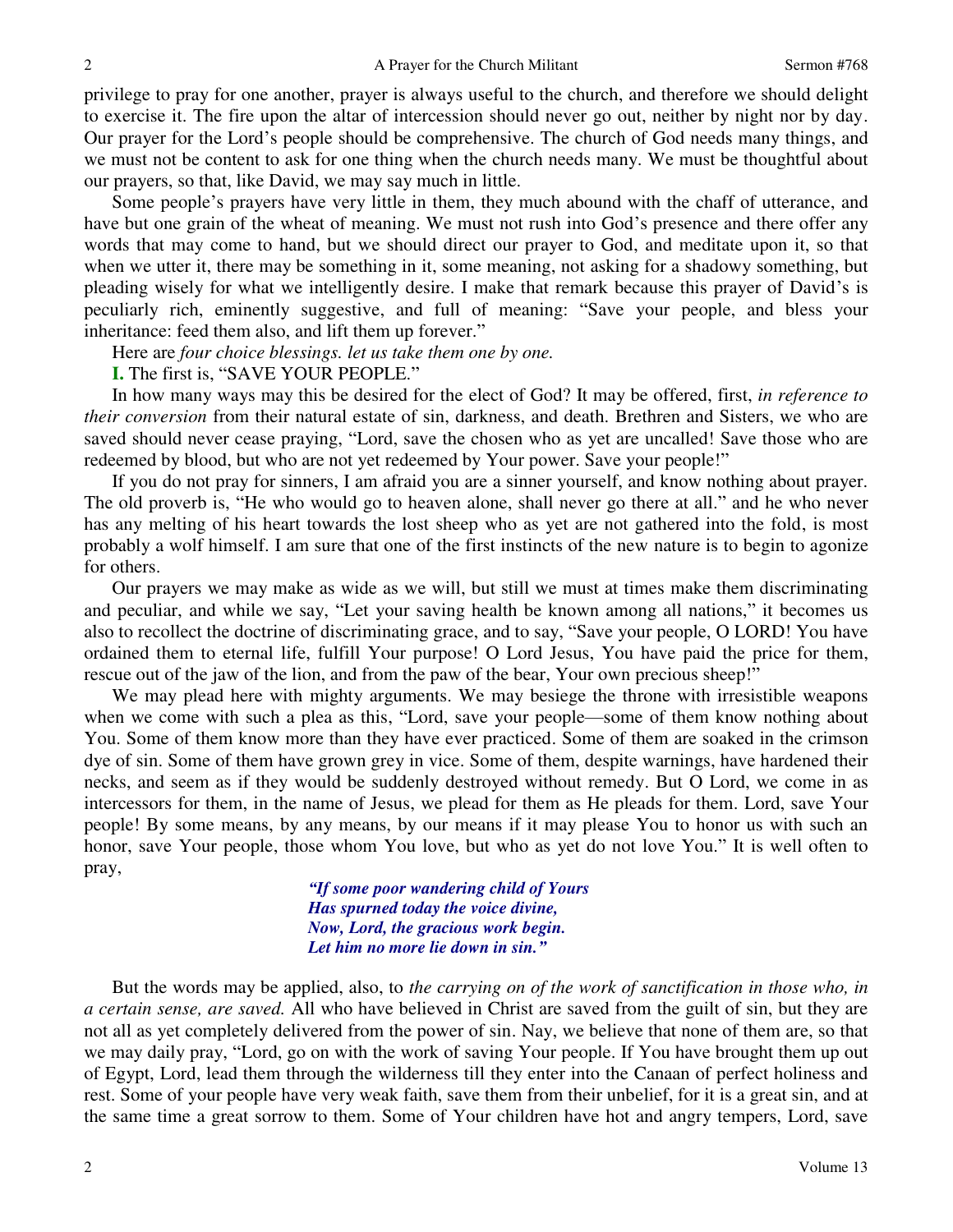your people from being passionate. Many of Your children are desponding, they give way to it, Lord, save them from unbelief. Others of them are proud and high-minded, Lord, save them from that folly. Numbers of them grow inactive, Lord, save them from lethargy. And others are slothful, Lord, save your people from idleness." It should be our object ourselves to "grow in grace and in the knowledge of our Lord and Savior Jesus Christ," and after that, we should seek our brethren's good by the use of edification, and by the use of this prayer, "Lord, carry on the work of the saving of your people."

 The text may also be very very much used in our prayers in reference *to backsliders.* I am afraid we often forget that very numerous class of people, backsliders. But when we think of them, we should evermore cry, "Lord, save your people." Some of them have been such dreadful hypocrites, and have brought such dishonor on the cross of Christ, that we can hardly pray for them as the Lord's people, let us then plead for them as sinners.

 On the other hand, there are some even among the worst backsliders who have the vital spark in them. They are the people of God. They are God's sheep, even though they have sadly gone astray, and for these our prayers must be constant, incessant, fervent, believing. "O Lord, save your people." I exhort you who are walking in the light of God's countenance to pray for your poor brethren and sisters who have been allowed to fall into sin. They are often despised by those who are at ease, but if you despise them, remember you may at some time fall into the same case yourself. "Let him who thinks he stands, take heed lest he fall."

 Meanwhile, you who are spiritual, restore such a one in the spirit of weakness. Let the prayer go up for that very, very numerous band of sadly-broken hearts who, like David, have gone astray and brought shame upon themselves. Let us say, "Lord, save your people. Let them be as brands plucked out of the burning, and though we hate the garment spotted with the flesh, yet, Lord, save your people."

 And do you not think that the prayer should be frequently put up by us in private for *those of God's people who are much tempted?* There are some who go on the road to heaven with finer weather than others, but there are not a few who always seem to have temptations dogging their heels. They are, perhaps, themselves, like Mr. Fearing, of whom John Bunyan writes that he did escape from the Slough of Despond, "but somehow, he seemed to carry the Slough about with him." He had got the Slough in his own heart.

 There are some such still. They not only sometimes get doubting and fearing, but their constitutional temperament is such that it keeps on doubting. Or there may be some other besetting sin, and you may be constantly tempted by it. Let us pray for such. And again, some of God's people are placed in positions in life where they are more tempted than others are.

You good people, you children of godly parents, you husbands and wives who live in happy family circles, perhaps scarcely know the miseries of some who are placed where ungodly people can dominate over them. It is a sad thing when the rod of the wicked rests upon the lot of the righteous, and the temptation is lest the righteous should put forth his hand unto iniquity. Let us pray for such.

 They are plants of God's own right-hand planting, but they seem to be planted in a bleak soil not house plants, as some of you are, who can go often to the house of God and hear the Gospel, but perhaps, they are living in some country town where there is no Gospel ministry, or where there is a mere make-shift pulpit, with somebody in it who knows nothing about the Gospel. Now, these people are just like plants that are pinched by the frost. Pray for them, that the great Husbandman may shelter and protect them. Pray for these shorn lambs, that the Good Shepherd may temper the wind to them, and let this be the prayer in every case, "Save your people."

 And beloved, *this prayer may also be applied to the whole church.* The church of God at this day is said to be in great danger from a form of Popery. Certainly a form of Popery is very rampant just now in this land and has a great deal of force about it, so that it is not to be laughed down, but is to be met with sterner weapons than mere arrows of raillery. But we can cry for the church, "Lord, save your people. and whether it be philosophical speculation or superstitious error which may put Your church, as some men may think, in danger, do You be pleased to keep the gates of Zion, so that the gates of hell may not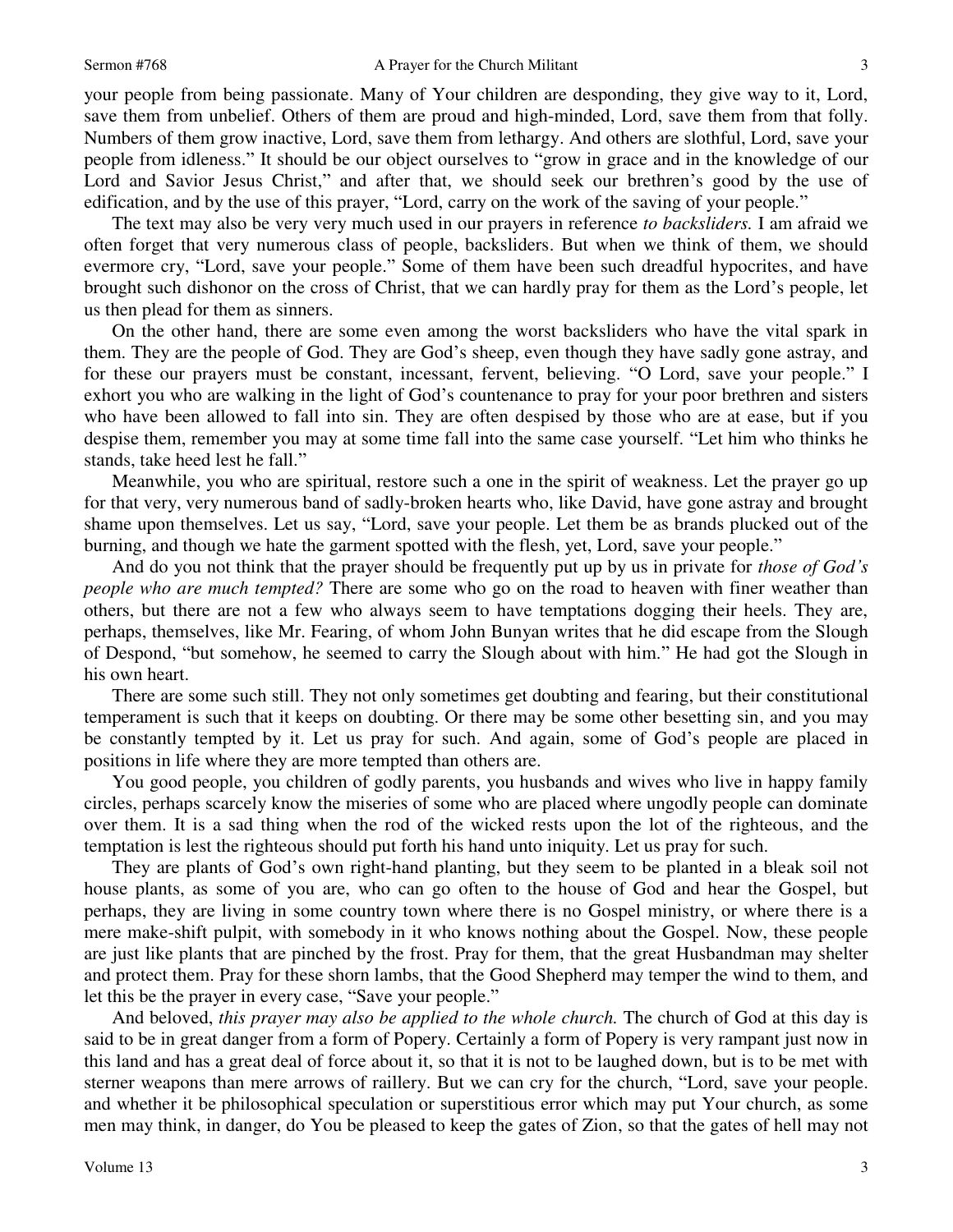prevail against her. Save your people." Let us not tremble for the ark of the Lord, as if strange things were happening to us, and the church should be overcome by these delusions. Many false professors will fall, but the elect are safe. "Christ's sheep will hear his voice and follow him; a stranger will they not follow, for they know not the voice of strangers."

 We believe that if for a while they turn aside to cunningly devised fables, they will soon discover that it is not the pasture they desire, and He who restores our souls will bring back His wandering ones. We are not afraid for the church, but still it becomes us to fence her around, to ward off the foe, and to protect God's chosen. Therefore we must use all means, and none are better than this petition to the Great Shepherd to preserve His flock. I trust that as long as we live this will be one of our morning and nightly prayers, "O LORD, save your people."

 Before I leave this point, however, let me observe that *if we pray this prayer, we must take care that we also carry it out in practice.* To pray to God for that which I am not willing to promote by my own personal activity is to mock God. If, then, I say, "Lord, save your people," what ought I to do? Why, to put myself constantly on the alert to be the instrument of saving God's people. For instance, if I meet with sinners, I should try to talk with them about Christ. If I meet with the ignorant, I should try to instruct them in the way of salvation. I should, whenever I go to the house of God, try, if possible, to get a word with somebody.

 How can I say, "Save your people," and yet not try to do something to save a soul from death and hide a multitude of sins? If I mean what I say, I shall help the sanctification of my brethren who are believers. I shall try to reclaim the backslider. I shall endeavor to strengthen tempted men, and I shall, as far as possible, bear my witness against the errors of the times, or else how can I go to God and say, "Save your people," when I have not myself in any way contributed to that desirable result?

 And how can some of you pray this prayer who have never cared for sinners? How can you say, "Save your people," when you only go up to a place of worship to get fed yourselves, and have no thought, and no care about the dying sons of men, when you neither give to God's cause, nor speak for Christ's name? How can you dare to pray a prayer which must freeze upon your lips, or rise up in judgment against you to condemn you for your hypocrisy?

 O dear friends, let us take care that our prayers do not become swift witnesses against us to condemn us. Our bad example has a tendency to destroy others. Can you and I pray, "Lord, save your people," when we are doing our best to lead them astray? Our mere silence has a tendency to make men think that the truth is not precious, and how can we pray, "Save your people," when, through our own slothful ignorance, we help to lull men's consciences into a slumber which could end in their everlasting destruction?

 Lord, burn this prayer into our souls as with a hot iron, but at the same time help us to feel its practical force in all the actions of our life, "'Lord, save your people,' help us to save them through Your Spirit."

**II.** And now we come to the second prayer, "BLESS YOUR INHERITANCE."

 After men are saved, they have still many needs. We should not be satisfied with being saved. Some people are. They are thankful for it, and they are satisfied with it, but we should not be so. There is a wreck yonder. The ship is going to pieces. Some brave men enter a lifeboat. They tug over those mountainous billows. They return in safety from the ship. They bring a half-drowned mariner on shore. He is saved! He is saved! Let us be thankful, but is that enough?

Certainly not. Kind hands are preparing dry garments. Food is being procured. A cordial is ready for the man to drink, and if he has lost his all, a subscription is made for him that he may start anew in his business, and begin life again. That the man should be sent back to his friends, and to his country saved is a blessing, an unspeakable blessing. If only on broken boards and broken pieces of the ship, we all get to land it will be a great mercy. But when Paul and his crew got to shore in that way, it was not thought to be enough. They began to light a fire, and Paul gathered sticks. And so, saved men need comforts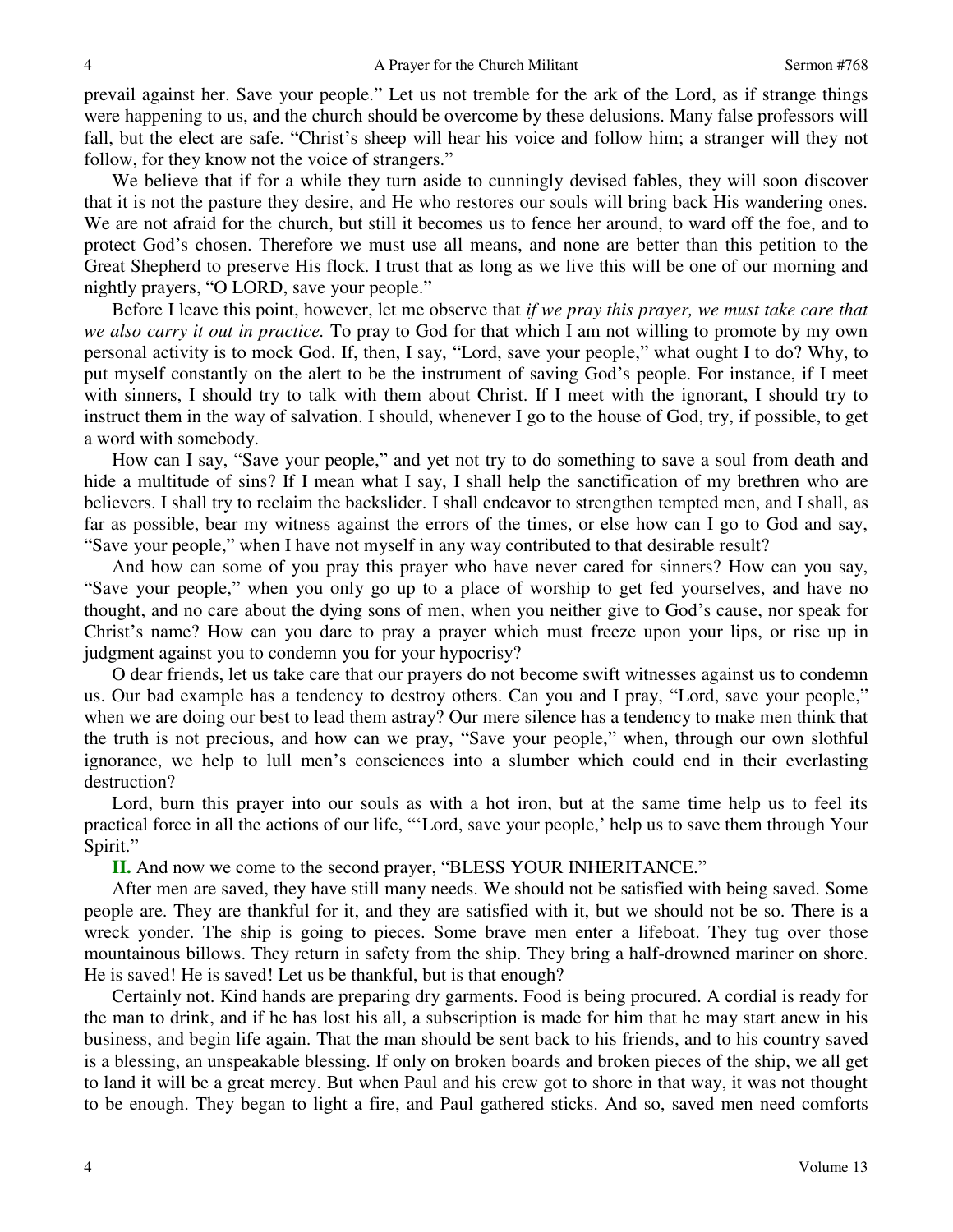Now, what does this prayer mean? It means a great deal more than I can tell you tonight. I should need to preach twenty sermons on such a text as this, but I will just mention two or three points upon which, I hope, we pray that God would bless His heritage.

 The first thing is, *that He would bless His church with greater unity.* The church of God is too much divided. I thank God there is a real and hearty love amongst the Lord's people in many places, and in this district I am sure there is no lack of it. Our being in this very Surrey chapel tonight is a direct answer to the malicious lies of those who say that there is no love among God's people. We do love each other, and we seek each other's good.

 But it is not so everywhere. There are some places where Ephraim envies Judah, and where Judah vexes Ephraim. We cannot shut our eyes to the fact that there are some who are a great deal fonder of the tribe than they are of the nation, and much more earnest for the prosperity of a regiment than for the victory of the army. It must not be so amongst us. We must pray, "Bless your inheritance! Unite their hearts, O God. Give them to know 'one Lord, one faith, one baptism.' take away everything which divides them, every error which splits them into sections. bring them to be one in truth, one in Christ, one in love to each other."

 With this we ought to pray that *they may be more earnest.* Truly, this is the prayer that is wanted, "Bless your inheritance. Bless them with a drop or two of the Savior's love in their hearts. Bless some of them with a little heavenly fire." This is the great need of the times. The church of God is wellorganized. Perhaps never in the history of the world has the church of God been so potent in its organizations and possessions as it is now, but it lacks the first fire, the pristine zeal and energy which the apostles and their immediate successors had. We need to have again the spirit of revival, not merely as we have it now, I trust, in a measure, but with sevenfold energy.

 O that the Lord would bless His people in this way, knitting them together in one, and then sending the holy fire down upon the entire church. The church stands too often like a train made up at the station, waiting for the steam to be got up. We need the fire which shall create the impetus to carry us forward in our onward career. It is not enough to have right forms and orthodox creed, we need the holy zeal to make all these things overflowing with life and power.

 Now, we can never work ourselves up into this state, we may pray ourselves into it, however. I do not believe in getting up a revival by the methods which some adopt. If we are to have a true quickening, it will be by the Holy Ghost given to us in answer to fervent prayer. Hence, I say pray to God, "Bless your inheritance," and He will give us the sacred zeal which is now so much needed. God grant us it for His Son's sake.

 I believe that many of God's people also need blessing in another respect, and that is, *with more happiness.* It really is lamentable to see how, in certain quarters, misery is common among the people of God. They are a feeble folk in some places. Mr. Ready-to-Halt, whom John Bunyan speaks of, must have been the father of a very large family. I should say that the manufacture of crutches will never die out altogether. and really, in some places, it must be a most lucrative business, for many of the Lord's people never get beyond, "I hope so," or "I trust so," and no hymn in the hymn book is so sweet to them as—

### *"'Tis a point I long to know."*

 I did not put that hymn in "OUR OWN HYMN BOOK." I had a debate with myself about it. I thought to myself, "Ah, well, they will know all about that without my putting it into the hymn book," and I thought that if any of you wanted to sing it, you could sing it alone at home, but it did not seem to me to be a hymn that a whole congregation should use. It is a blessed hymn, I have to sing it myself sometimes, I am sorry to say. It is an excellent hymn, as expressing the feelings of some of God's people, but it will not do for a whole congregation to get into that state. It is very well for the good wife

5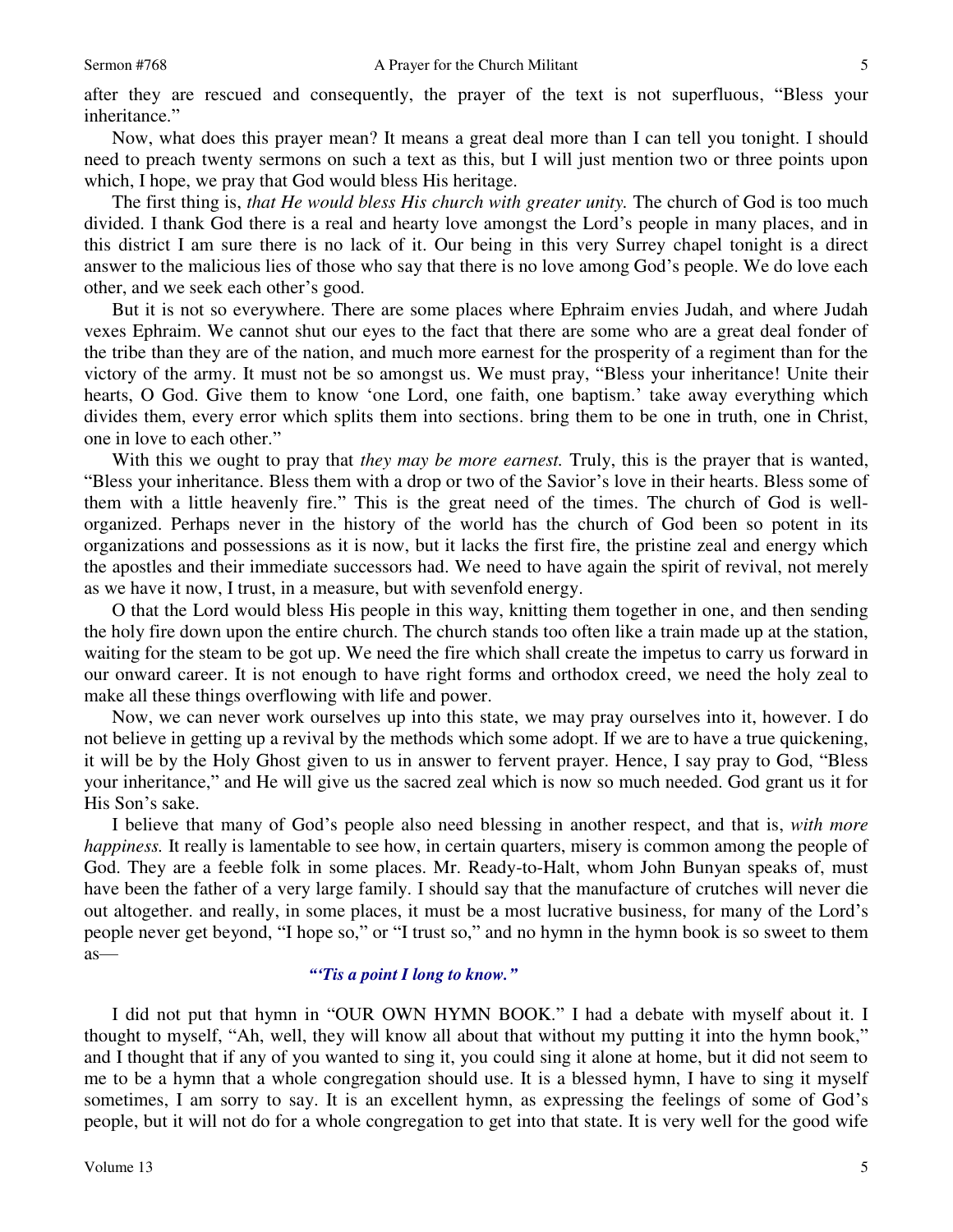to have a little black draught at hand when the child needs it sometimes, but to give the whole family the same might be a great deal more injurious than beneficial. And so it is with regard to that class of hymns. It is suitable to a certain case of diseased spiritual condition, but it would be wrong to suppose or to insinuate that all the people of God at any one time, in one congregation, could be found in exactly the same condition of sad decrepitude of faith.

 Brethren, we must pray for the entire church of God that it may be happier. May we have more faith in the promises, more reliance upon the "immutable things wherein it is impossible for God to lie," more confidence in the power of the Holy Spirit, more dependence in the abounding presence of Jesus Christ to be the succor and the help of His people, that so, setting up her banners, the church may not creep along under mists and clouds, but be "Fair as the moon, clear as the sun, and terrible as an army with banners."

 Lord, bless your people. Bless them with unity. Bless them with earnestness. Bless them with happiness. Bless them with confidence! And indeed, there might be made a list so long that you might never cease prayer and when you had completed it, you might begin again, and your supplications would be an endless chain of blessings. "Bless your inheritance."

 Would it not be well, dear brethren, for us to *select some out of God's inheritance* when we are praying the prayer? In order to make this distinction, and pray especially for them, it is not a bad habit of mentioning some persons in prayer before God in private by name. Only do not do that in the way in which a man I used to know did it. Whenever he was offended with anybody, he used to threaten them that he would pray for them, and really such prayer as that, which was rather offered out of a sort of gracious malice, is to be avoided. But do it without saying anything to anybody about it, and not making a boast of it.

 Put down some of God's people who need certain blessings. For instance, there are certain ministers who need to be helped. Say, "Lord, bless your inheritance." There are certain workers in the Sabbath school and elsewhere, certain Christians you know to be weak, certain others you perceive to be in peril. Put up prayers for such, that special blessings may come to them. Remember how our Lord said to Peter, "Simon, Simon, behold, Satan has desired to have you, that he may sift you as wheat; but I have prayed for you, that your faith fail not."

 We know that He prayed for all, because we have His prayer in the Gospel of John. but here He prayed for Peter by name, apart from the others, because Peter needed it. So must we particularize at times our prayer for the church, and plead for some by name. I am sure that Christians can never err if they pray for their own pastors, and plead with God on behalf of those who watch over them as those who must give an account of the souls of all their hearers. The apostle says, "Brethren, pray for us," and all God's servants ever since have felt the need of the church's prayers. Pray for me, my hearers, and you who worship here, pray for your esteemed pastor and all of you pray much for those who minister to you in holy things.

 And before I leave this point, let me add, *take care that you practically prove the genuineness of your prayer.* "Bless your inheritance." Take care that you bless them. So far as is in your power, seek to confer blessings upon all your fellow Christians. There are some of you who are always grumbling at the church of God. You pretend to say, "Lord, bless Your church," and yet you curse it. Why should you go and spread abroad the faults and follies of your own brethren? Remember what Noah's sons did with their father? Imitate them, and not bring upon yourselves the curse of Ham.

 True, there is much that is mischievous in the church of God, and among other mischiefs, there is the habit of always finding fault with Christian people. Pray, "Bless your inheritance." Bless that inheritance yourselves. and if it is in your power, by conveying to others any spiritual or temporal gift, to confer a blessing upon any of the purchase of the Savior's blood, be not slack to do so, lest your prayer should be a witness against your ungenerosity to and your forgetfulness of the Lord's people. "Bless your inheritance."

**III.** The third prayer is, "FEED THEM ALSO."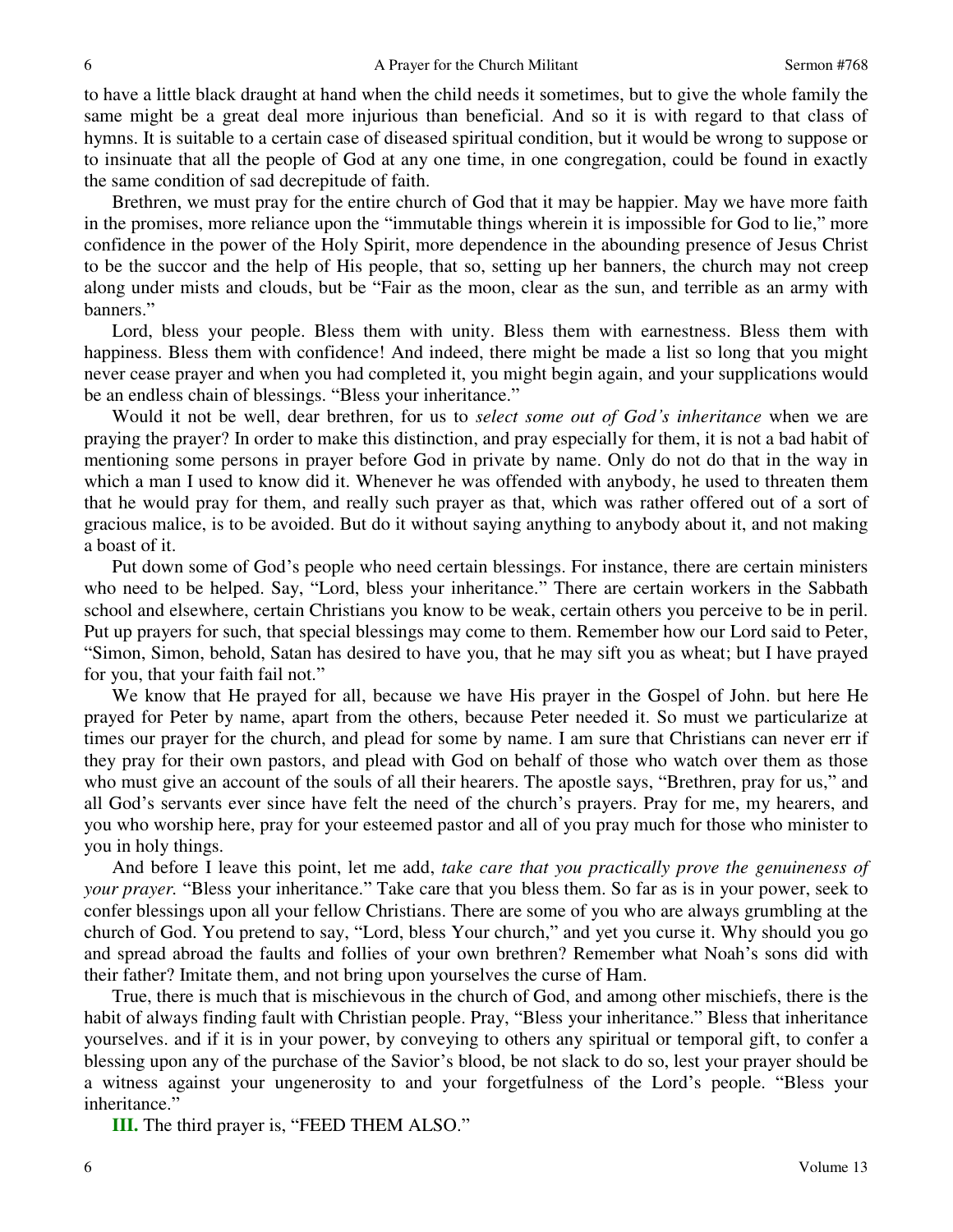God's people want, after they have eternal life, to have that life sustained. They must have food, or they will become faint with hunger. Food, or they will become weak from lack of nourishment. Food, or they would actually die for want of the staff of life.

 In order that God's people may be fed, I believe that it is His usual appointment to provide them ministers. When you pray therefore, "Feed them also," do not forget to ask for those disciples to whom Christ gives His bread, that they may break it to the multitude. When you are praying for the sheep, ask God to send those under-shepherds, whose business it is to lead the flock, into the green pastures in their Master's name. Do not forget to pray for students to be raised up and guided into the ministry.

 I remind the church of this, for ought we not to pray that the Lord would send forth laborers into His harvest? Is not this a prayer that is constantly forgotten? When Jesus Christ ascended up on high, we are told He received gifts for men, and those gifts were apostles, evangelists, and pastors. I am afraid we do not plead for these ascension gifts. We do not use the office of an ascended Savior as we should do, but let us try to do it from now on, and never forget to say, "Lord, send pastors after Your own heart, who shall feed your people with knowledge and with understanding."

 This prayer includes not only the agent by which they are to be fed, but *the very food with which they are to be fed.* Pray therefore that the Lord would give His people a clear insight into the truth, that they may not be mistaken, and so feed upon pernicious herbs, instead of the sweet and tender grass by the still waters. Ask the Lord to illuminate His people's minds as to the doctrines of covenant grace, that they may see into the ancient things, that they may get to the depth that lies under and that rolls beneath, and may reach to the precious things of the everlasting hills.

 Why, half of the Lord's people do not feed because they do not believe that that is bread which God puts on the table. They are afraid of some of His truths, because they have been told, "Oh! they are so high. It is such high doctrine." "Savory meat," say I, "such as my soul loves!" O that these people had but an appetite to feed upon these things from which they are kept back, not because the things are not good, but because they have been warned against them, though, whatever is in this Book is fit for our souls to live upon. If God has revealed the truth, O believer, be not ashamed to accept it, and to make it the nutriment of your soul.

 Still, even if we had the prayer answered as to good pastors and sound doctrines, that is not all we want—the soul's food is to really feed upon Christ Himself. Jesus Christ is received by the heart through *communion with Him.* and it is only by fellowship with Jesus that, after all, we get the marrow and the fatness of the Gospel, for "the truth as it is in Jesus" is the only truth which really nourishes the spiritual man.

 Talking this day with a brother in the ministry, one who has been many years a preacher, he was telling me that he had been to the British Museum library, looking after sermons upon Christ, and in turning the books over, he said, he thought he had found pretty well five hundred upon any other subject to one upon the Lord Jesus! Perhaps he was wrong in his estimate, but even supposing he had found but five upon other subjects to one upon the Lord Jesus, would not that account for the fact of the lamentations that are made about the leanness of the pulpit?

 Leave Christ out? O my beloved, better leave the pulpit out altogether. If a man can preach one sermon without mentioning Christ's name in it, it ought to be his last, certainly the last that any Christian ought to go to hear him preach. If I saw a notice in the Blackfriars Road that there was a baker there who made a loaf of bread without any flour in it, I should deal with him. He might say, "Well, I only did it that once." Never mind, sir, if you did it once, that is enough. If you could do it once, you have a fatal faculty that renders it impossible for me to confide in you. And if you can get through a sermon without Christ, my dear friend, you may get whom you like, I shall not help you at your place, at any rate.

 No, we must have the Lord Jesus Christ preached. and even the proclamation of Christ is not enough unless the Holy Spirit brings Christ home to the soul, opens up the spiritual faculty to receive Him, gives us a heavenly appetite, and then enables us to assimilate Christ, to take Him into ourselves, into our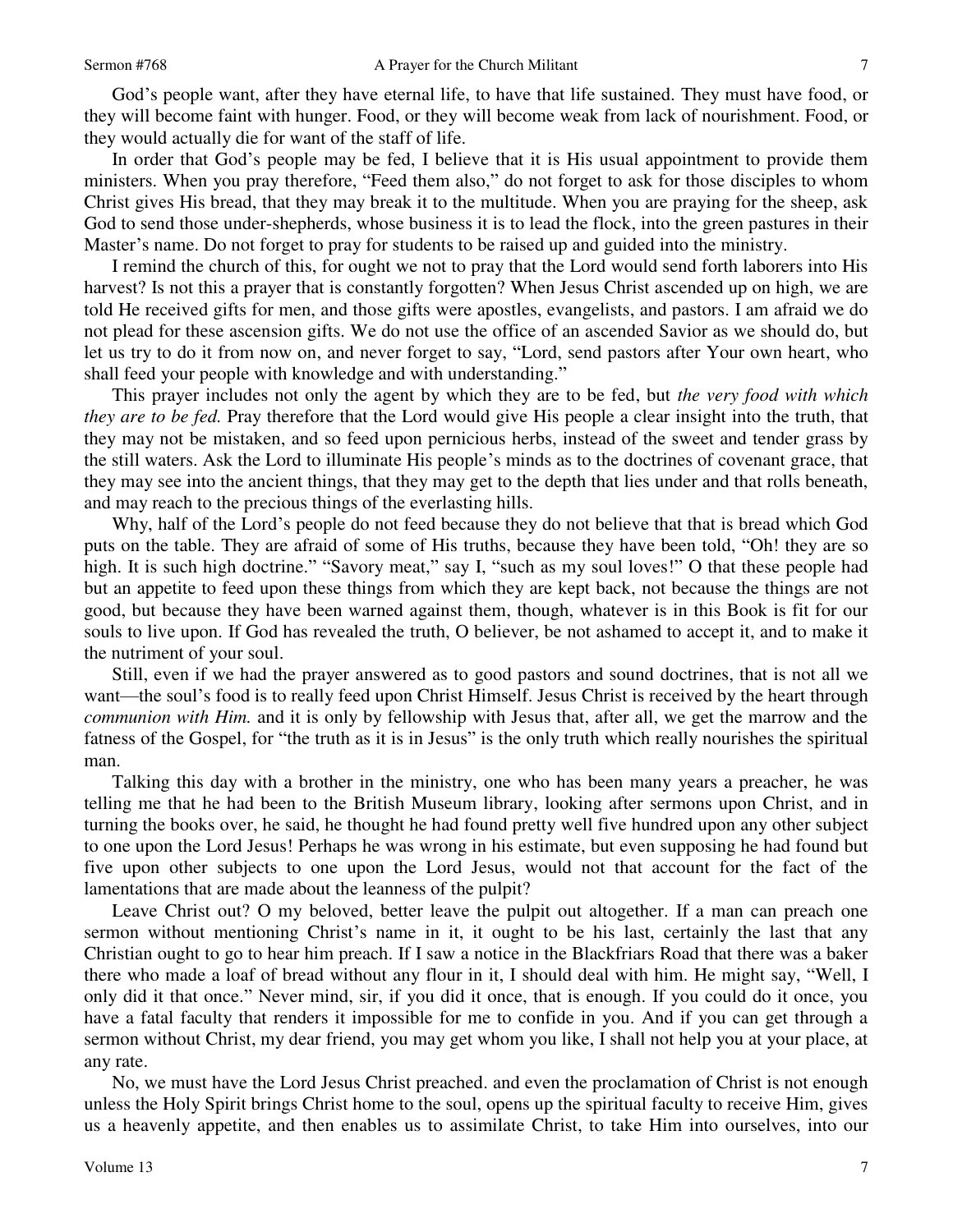inward parts, and make Him part and parcel of ourselves by a holy appropriating faith. Unless this comes we cannot be fed, for though it seems a strange thing to say, yet I believe this prayer, "Feed your people," has a literal meaning about it in spiritual things. God Himself must absolutely put the spiritual food into our mouths, or else all the pastors with the best doctrines and the best preaching of Christ will not accomplish the purpose.

 We are babes. We must receive our nourishment from our God, and from nowhere else, and if He be not pleased to convey it to our souls, we shall hear the Word, and see the Word, but feed upon the Word we never shall. Now, what a good prayer this will be for next Sunday morning when you go to your places of worship, "Lord, feed your people," and as soon as ever the minister is seen, "Lord, feed your people." As soon as ever he opens his mouth, and you begin to enjoy the Word, do not stop short, but say, "Lord, make it real food to me, and to all my brethren. Feed them, also, for You alone can do it."

 I think I ought to say before I leave that last point, that if you pray, "Feed them also," you *must remember that you must practically carry it out,* just as Peter did, to whom the Lord said, "Feed my sheep; feed my lambs." If you know anything, tell it. If you have had any experience, declare it. If you have had any illumination, reveal it. Do not eat your honey alone, or it will turn sour. Give it to others. If the Lord has given you but a crust, go and share it with some other hungry soul. If you would have God's people fed, feed them with what God has given you.

"Oh," says one poor widow woman here, "how can I feed any of God's people? I know so little." Ah! you are like the woman of Zarephath who said, "As the LORD your God lives, I have not a cake, but an handful of meal in a barrel, and a little oil in a cruse: and behold, I am gathering two sticks that I may go in and dress it for me and my son, that we may eat it and die." Ah! but still that woman fed the greatest prophet that was in the land and with that very handful of meal!

 So it may be with you. A simple word which you may speak to some of God's greatest servants may be a comfort to them for many a day. Do not despise in your soul the day of small things. Thank God for a little experience of His grace, and tell that little experience out, for God can make your barrel of meal so that it shall not be exhausted, and your cruse of oil so to be multiplied as never to dry up.

**IV.** And now the last prayer is, "LIFT THEM UP FOREVER."

*God's people need lifting up.* They are very heavy by nature. They have no wings, or if they have, they are like the dove that lies among the pots, and they need divine grace to make them mount on wings covered with feathers of silver, and of yellow gold. By nature sparks fly upward, but the sinful souls of men fall downward. "Lift them up forever." David himself said, "Unto you, O God, do I lift up my soul," and he here feels the necessity that other people's souls should be lifted up as well as his own.

 There are three ways in which God's people want to be lifted up. *They need to be elevated in character.* "Lift them up. O Lord, do not allow your people to be like the world's people. Lift them up forever. The world lies in the wicked one, lift them out of it. The world's people are looking after silver and gold, seeking their own pleasures, and the gratification of their lusts, but Lord, lift your people up above all this. Keep them from being 'muck-rakers,' as John Bunyan calls the man who was always looking after gold. Keep them from having their eyes always downwards. Spare them from becoming carnal and sensual, lest they also become like others, devilish. O let Your grace lift your people up, so that in whatever neighborhood they may be found, they may be lights in the midst of a crooked and perverse generation."

 O my brethren, this is a prayer for which we might all go down on our knees ten times a day for ourselves and for our fellow Christians, that God would elevate the general tone of true religion, that Christianity might become more powerful. I am not saying it is a fact, but I sometimes am afraid that the greatest mischief that there is in the world at the present time is an abundance of religious profession which is not genuine. You know very well how bad it is for trade when there is a great quantity of paper money about, and not enough sterling bullion to back it up with. There is sure to come a panic and a crash. I am afraid that the Christian church issues a great deal of paper religion, and has not enough bullion to back it up with. After all, in God's sight, it is nothing but the solid gold that is worth having, and the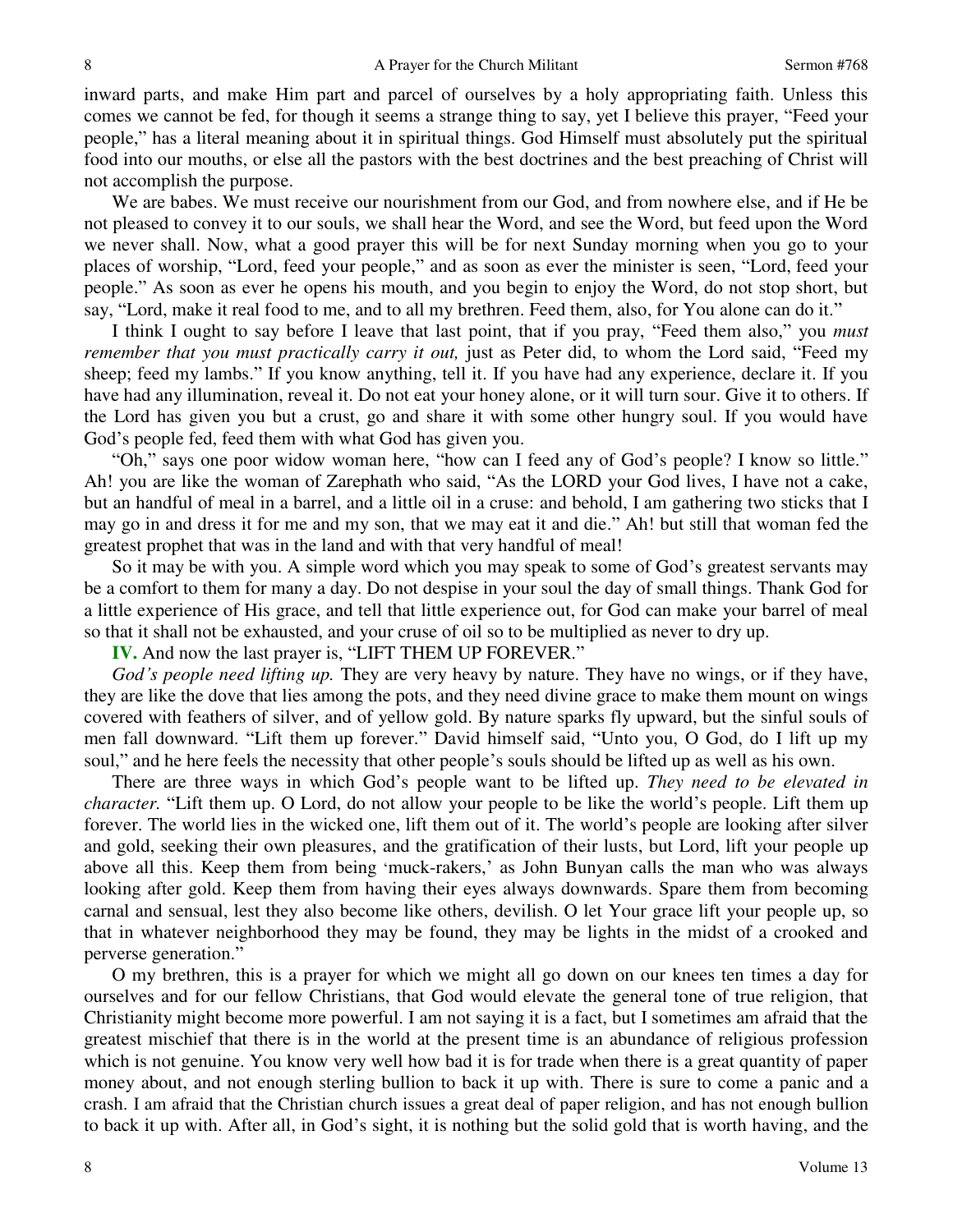paper profession will be burnt to ashes in the fire. May God "lift up" His church, and make her a truly golden church, that her piety may be a true bullion piety, that the circulation of the church may be a truly golden medium, and not a mere bill and paper piety. Elevate your people in character.

 In the next place," lift them up forever," that is, *prosper your people in conflict.* In the battle, if they seem to fall, yet be pleased to give them the victory. If the foot of the foe is upon their necks for a moment, yet help them to grasp the sword of the Spirit, and eventually to win the triumph. Lord, encourage your people. Do not let them sit in the dust, mourning forever.

### *"Why should the children of a king Go mourning all their days?"*

Suffer not the adversary to vex them and make them afraid, but if they have been, like Hannah, persecuted, let them, like Hannah, sing to the mercy of a delivering God. "Lift them up forever."

 And then, thirdly, *lift them up at the last.* lift them up by taking them home. Lift them up forever by bidding them dwell in Your presence, where there is fullness of joy. Lift them out of that sick bed. Lift them out of the tomb. Lift them up from the worm, from the rottenness of the grave. Lift them up at the last blast of the archangel's trumpet, not their souls alone, which You do lift up as soon as they die, but their bodies also, which are the temples of the Holy Ghost. Lift them up in both their natures, the spiritual and the material. Lift them up forever and cause them, as complete men, made perfect in Christ Jesus, to forever rejoice in Him. Lift every one of them up

> *"From beds of dust and silent clay, To realms of everlasting day. Feed them also, and lift them up forever."*

 O my brethren, that you and I may but get home at the last! How I love that desire of David's, in the twentieth-seventh Psalm, where he says, "One thing have I desired of the LORD, that will I seek after; that I may dwell in the house of the LORD all the days of my life, to behold the beauty of the LORD." That one desire sucked all the others up, and this is the one desire, I trust, which we have*—*

> *"Jerusalem! My happy home! Name ever dear to me. When shall my labors have an end, In joy, and in thee?"*

 Oh, to see the King's face at home in His own land! To see Him here in this exile through the perspective glass of faith is rich delight, but when this cheek shall lie upon His bosom, and these lips shall feel the kisses of His love, oh! what ravishment, what infinite delight, what perfection of bliss to our complete manhood!

 Courage, my brethren and sisters! Set your faces against the steep. Go up the hillside with Christ in the rough weather, for the top of the hill and the Palace Beautiful will make amends for it all, in that land where the windows are agates, and the gates carbuncles, and all the borders are of precious stones, where the saints shall be lifted up forever. Oh, it will be joy and bliss to be there indeed! Till then, we will put the prayer together, and say, "Save your people, and bless your inheritance: feed them also, and lift them up forever."

> *"Pray that Jerusalem may have Peace and felicity: Let them who love You and Your peace Have still prosperity. Therefore I wish that peace may still Within your walls remain,*